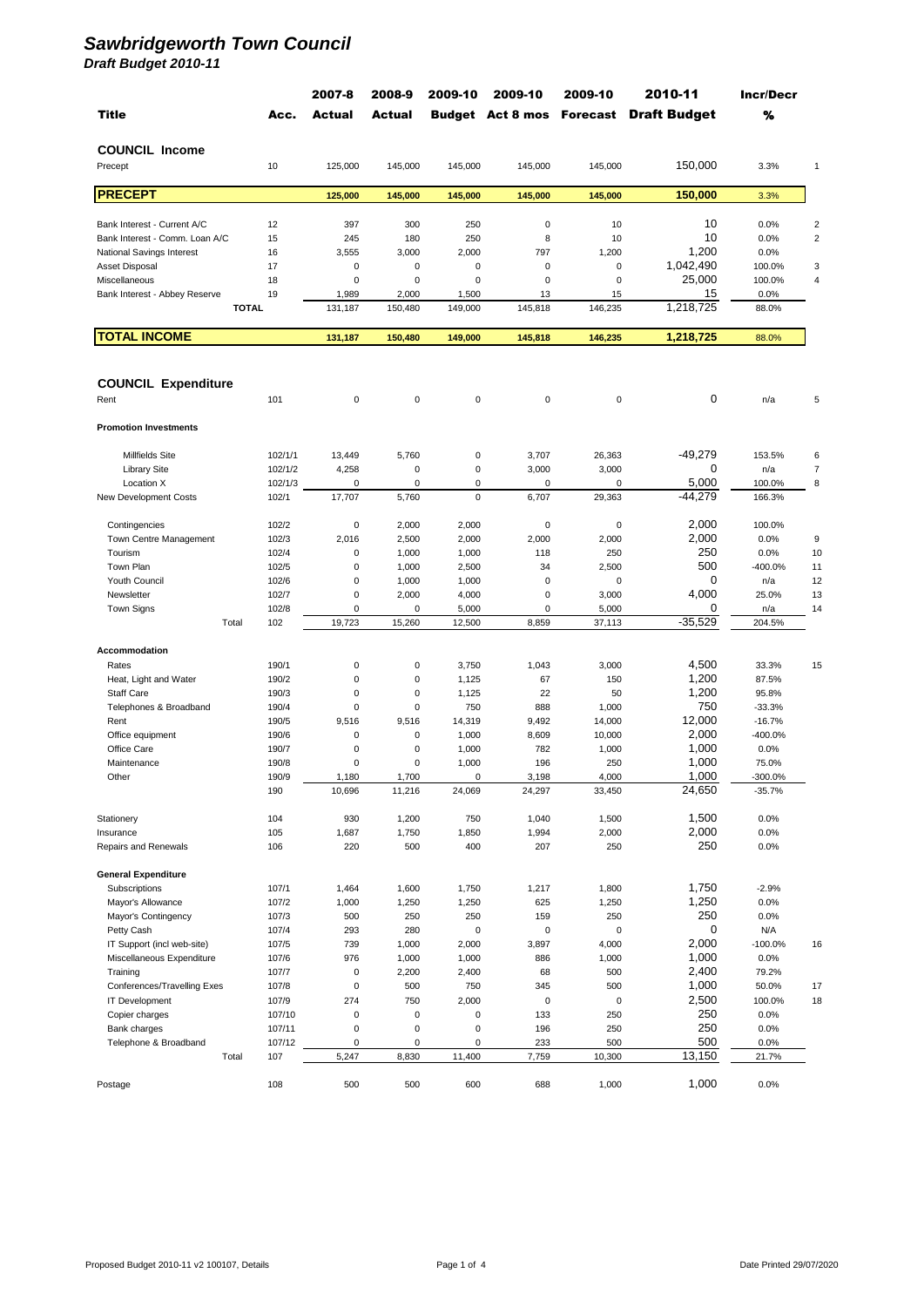|                                   |                | 2007-8           | 2008-9     | 2009-10     | 2009-10     | 2009-10     | 2010-11                                       | <b>Incr/Decr</b> |    |
|-----------------------------------|----------------|------------------|------------|-------------|-------------|-------------|-----------------------------------------------|------------------|----|
| <b>Title</b>                      | Acc.           | Actual           | Actual     |             |             |             | <b>Budget Act 8 mos Forecast Draft Budget</b> | %                |    |
| Fees                              |                |                  |            |             |             |             |                                               |                  |    |
| <b>Audit Fees</b>                 | 109/1          | 2,250            | 900        | 750         | 815         | 815         | 1,000                                         | 18.5%            | 19 |
| <b>Election Expenses</b>          | 109/2          | 1,000            | 0          | 1,000       | 0           | $\mathbf 0$ | 0                                             | N/A              | 20 |
| Total                             | 109            | 3,250            | 900        | 1,750       | 815         | 815         | 1,000                                         | 18.5%            |    |
| <b>Grants and Donations</b>       |                |                  |            |             |             |             |                                               |                  |    |
| Reserve for CVS Bus               | 110/1          | 0                | 1,500      | 1,500       | $\pmb{0}$   | 1,500       | 1,500                                         | 0.0%             | 21 |
| Reserve for Skate Park            | 110/2          | $\pmb{0}$        | 0          | $\mathsf 0$ | $\mathbf 0$ | $\bf 0$     | 0                                             | n/a              | 22 |
| Reserve for Shelters & Bins       | 110/3          | $\pmb{0}$        | $\pmb{0}$  | 410         | $\bf 0$     | 0           | $\mathbf 0$                                   | n/a              |    |
| <b>British Legion Wreath</b>      | 110/4          | 33               | 40         | 40          | 40          | 40          | 40                                            | 0.0%             |    |
| Annual Youth Award                | 110/5          | 0                | 100        | 100         | 0           | 100         | 100                                           | 0.0%             |    |
| Annual Citizen Award<br>Honoraria | 110/6<br>110/7 | $\pmb{0}$<br>150 | 100<br>250 | 100<br>250  | 17<br>250   | 100<br>250  | 100<br>250                                    | 0.0%<br>0.0%     |    |
| <b>General Grants</b>             | 110/8          | 10,000           | 10,000     | 11,000      | 6,880       | 11,000      | 14,000                                        | 21.4%            | 23 |
| Rewards                           | 110/9          | 0                | 200        | 600         | 17          | 517         | 500                                           | $-3.4%$          |    |
| <b>Allocated Grants</b>           | 110/10         | 4,000            | 4,000      | 0           | 0           | 0           | 0                                             | n/a              |    |
| Total                             | 110            | 14,183           | 16,190     | 14,000      | 7,204       | 13,507      | 16,490                                        | 18.1%            |    |
|                                   | <b>TOTAL</b>   | 45,741           | 45,130     | 43,250      | 28,566      | 66,485      | 24,511                                        | $-171.2%$        |    |
| <b>COUNCIL EXPENDITURE</b>        |                | 45,741           | 45,130     | 43,250      | 28,566      | 66,485      | 24,511                                        | $-171.2%$        |    |
| <b>STAFF COSTS</b>                |                |                  |            |             |             |             |                                               |                  |    |
|                                   |                |                  |            |             |             |             |                                               | n/a              |    |
|                                   |                |                  |            |             |             |             |                                               | 7.1%             |    |
|                                   |                |                  |            |             |             |             |                                               | n/a              |    |
|                                   |                |                  |            |             |             |             |                                               | 67.5%            |    |
|                                   |                |                  |            |             |             |             |                                               | 5.4%             |    |
|                                   |                |                  |            |             |             |             |                                               | n/a<br>$-2.9%$   |    |
|                                   |                |                  |            |             |             |             |                                               | n/a              | 24 |
|                                   |                |                  |            |             |             |             |                                               | n/a              | 25 |
|                                   |                |                  |            |             |             |             |                                               | n/a              | 25 |
| On-costs                          | <b>TOTAL</b>   | 46,035           | 64,464     | 46,900      | 28,702      | 62,516      | 77,039                                        | 18.9%            |    |
| PAYE                              | 111/1          | $\pmb{0}$        | 0          | $\mathsf 0$ | $\pmb{0}$   | $\bf 0$     | 0                                             | n/a              |    |
| NIC (-ers)                        | 111/2          | 7,083            | 3,175      | 7,000       | 3,596       | 3,625       | 5,262                                         | 31.1%            |    |
| Pensions (-ers)                   | 112            | 17,108           | 13,198     | 15,250      | 8,170       | 12,500      | 14,568                                        | 14.2%            | 26 |
|                                   |                | 24,191           | 16,373     | 22,250      | 11,766      | 16,125      | 19,830                                        | 18.7%            |    |
| <b>Total People Costs</b>         |                | 70,226           | 80,837     | 69,150      | 40,468      | 78,641      | 96,869                                        | 18.8%            |    |
| <b>STAFF COSTS</b>                |                | 70,226           | 80,837     | 69,150      | 40,468      | 78,641      | 96,869                                        | 18.8%            |    |
| <b>ALLOTMENTS Income</b>          |                |                  |            |             |             |             |                                               |                  |    |
| <b>Bellmead Rent</b>              | 31             | 130              | 130        | 130         | 115         | 115         | 120                                           | 4.2%             |    |
| <b>Bullfields Rent</b>            | 32             | 690              | 650        | 700         | 671         | 671         | 680                                           | 1.3%             |    |
| Southbrook Rent                   | 33             | 592              | 560        | 600         | 619         | 619         | 620                                           | 0.2%             |    |
| Vantorts Rent                     | 34             | 108              | 100        | 90          | 90          | 90          | 90                                            | 0.0%             |    |
| Miscellaneous                     | 35             | 10               | $\pmb{0}$  | $\pmb{0}$   | $\pmb{0}$   | $\pmb{0}$   | 0                                             | n/a              |    |
|                                   | <b>TOTAL</b>   | 1,530            | 1,440      | 1,520       | 1,495       | 1,495       | 1,510                                         | 1.0%             |    |
| <b>ALLOTMENTS Expenditure</b>     |                |                  |            |             |             |             |                                               |                  |    |
| <b>Bellmead</b><br>Water          | 121/1          | $\pmb{0}$        | $\pmb{0}$  | 0           | $\pmb{0}$   | $\pmb{0}$   | 250                                           | 100.0%           | 27 |
| Maintenance                       | 121/2          | 60               | 100        | 250         | 133         | 200         | 250                                           | 20.0%            |    |
| Total                             | 121            | 60               | 100        | 250         | 133         | 200         | 500                                           | 60.0%            |    |
| <b>Bullfields</b>                 |                |                  |            |             |             |             |                                               |                  |    |
| Water                             | 122/1          | 324              | 150        | 50          | 231         | 300         | 100                                           | $-200.0%$        |    |
| Maintenance                       | 122/2          | $\pmb{0}$        | 300        | 500         | 216         | 250         | 250                                           | 0.0%             |    |
| Total                             | 122            | 324              | 450        | 550         | 447         | 550         | 350                                           | $-57.1%$         |    |
| Southbrook<br>Water               | 123/1          | 131              | 150        | 100         | 206         | 250         | 200                                           | $-25.0%$         |    |
| Maintenance                       | 123/2          | 85               | 200        | 500         | 85          | 150         | 150                                           | 0.0%             |    |
| Total                             | 123            | 216              | 350        | 600         | 291         | 400         | 350                                           | $-14.3%$         |    |
| Vantorts                          |                |                  |            |             |             |             |                                               |                  |    |
| Water                             | 124/1          | 46               | 60         | 50          | 25          | 50          | 75                                            | 33.3%            |    |
| Maintenance                       | 124/2          | 60               | 100        | 250         | 187         | 200         | 150                                           | $-33.3%$         |    |
| Total                             | 124            | 106              | 160        | 300         | 212         | 250         | 225                                           | $-11.1%$         |    |
|                                   | <b>TOTAL</b>   | 706              | 1,060      | 1,700       | 1,083       | 1,400       | 1,425                                         | 1.8%             |    |
| <b>ALLOTMENTS</b>                 |                | 824              | 380        | $-180$      | 412         | 95          | 85                                            | $-11.8%$         |    |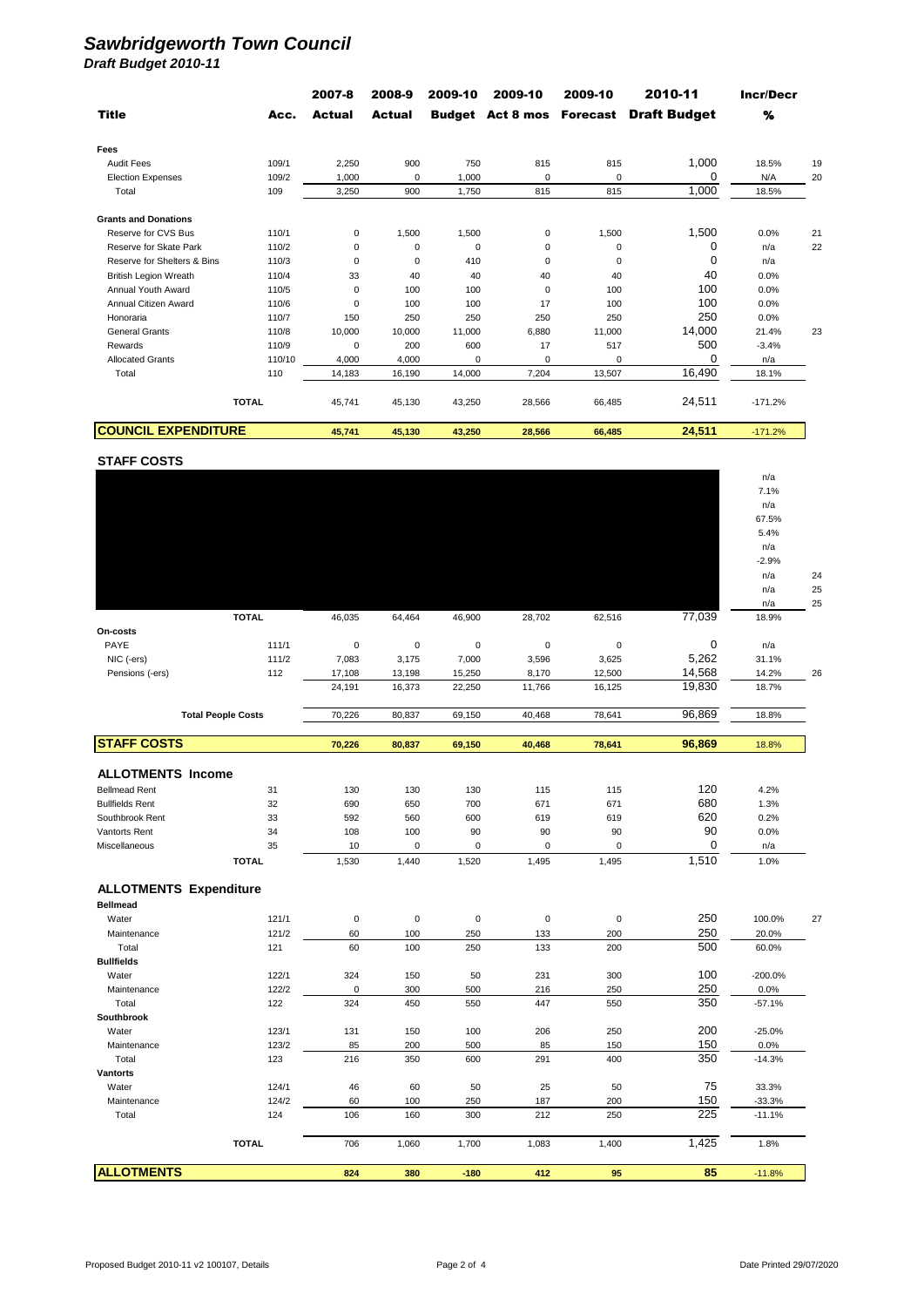|                                |              | 2007-8      | 2008-9      | 2009-10     | 2009-10     | 2009-10     | 2010-11                                       | <b>Incr/Decr</b> |    |
|--------------------------------|--------------|-------------|-------------|-------------|-------------|-------------|-----------------------------------------------|------------------|----|
| <b>Title</b>                   | Acc.         | Actual      | Actual      |             |             |             | <b>Budget Act 8 mos Forecast Draft Budget</b> | %                |    |
| <b>CEMETERY Income</b>         |              |             |             |             |             |             |                                               |                  |    |
| <b>Burial Fees</b>             | 41           | 15,670      | 15,000      | 20,000      | 11,750      | 20,000      | 20,000                                        | 0.0%             |    |
| <b>Memorial Fees</b>           | 42           | 1,075       | 1,000       | 4,000       | 1,025       | 1,500       | 2,500                                         | 40.0%            |    |
| <b>Land Rent</b>               | 44           | 50          | 50          | 50          | $\mathbf 0$ | 50          | 50                                            | 0.0%             |    |
| Donations                      | 46           | 0           | $\mathbf 0$ | $\mathbf 0$ | $\mathbf 0$ | $\mathbf 0$ | 0                                             | n/a              |    |
| Misc                           | 47           | 0           | $\mathbf 0$ | $\mathbf 0$ | 225         | 250         | 250                                           | 0.0%             |    |
|                                | <b>TOTAL</b> | 16,795      | 16,050      | 24,050      | 13,000      | 21,800      | 22,800                                        | 4.4%             |    |
| <b>CEMETERY Expenditure</b>    |              |             |             |             |             |             |                                               |                  |    |
| Maintenance                    | 131          | 6,515       | 8,500       | 10,000      | 3,327       | 5,000       | 5,000                                         | 0.0%             |    |
| <b>Water Rates</b>             | 132          | 53          | 100         | 100         | 28          | 100         | 100                                           | 0.0%             |    |
| <b>Skip Hire</b>               | 133          | 680         | 600         | 1,000       | 595         | 750         | 750                                           | 0.0%             |    |
| New Area                       | 134          | 0           | $\bf 0$     | 500         | $\mathbf 0$ | $\mathbf 0$ | 7,500                                         | 100.0%           |    |
| Misc                           | 135          | 500         | 500         | 1,000       | 564         | 600         | 500                                           | $-20.0%$         | 28 |
|                                | <b>TOTAL</b> | 7,748       | 9,700       | 12,600      | 4,514       | 6,450       | 13,850                                        | 53.4%            |    |
| <b>CEMETERY</b>                |              | 9,047       | 6,350       | 11,450      | 8,486       | 15,350      | 8,950                                         | $-71.5%$         |    |
|                                |              |             |             |             |             |             |                                               |                  |    |
| <b>RECREATION Income</b>       |              |             |             |             |             |             |                                               |                  |    |
| Grants                         | 61           | 1,470       | 1,000       | 1,000       | $\pmb{0}$   | 1,000       | 1,000                                         | 0.0%             |    |
| <b>Skate Park</b>              | 62           | 76          | 0           | $\mathbf 0$ | $\pmb{0}$   | $\mathbf 0$ | 0                                             | n/a              | 29 |
|                                | <b>TOTAL</b> | 1,546       | 1,000       | 1,000       | $\mathbf 0$ | 1,000       | 1,000                                         | n/a              |    |
| <b>RECREATION Expenditure</b>  |              |             |             |             |             |             |                                               |                  |    |
| Leventhorpe Pool               | 885          | 4,000       | 5,900       | $\mathbf 0$ | $\mathbf 0$ | $\mathbf 0$ | $\mathbf 0$                                   | n/a              |    |
| Parish Paths                   | 886          | 827         | 750         | 200         | 1,035       | 1,035       | 1,000                                         | $-3.5%$          |    |
| West Road                      | 887          | 900         | 1,000       | 500         | 1,251       | 1,251       | 500                                           | $-150.2%$        |    |
| <b>Skate Park</b>              | 888          | $\mathbf 0$ | $\mathbf 0$ | $\mathbf 0$ | $\mathbf 0$ | $\Omega$    | 10,000                                        | 100.0%           | 30 |
| Millenium Trail                | 889          | 136         | 200         | 100         | 0           | 0           | 500                                           | 100.0%           |    |
|                                | <b>TOTAL</b> | 5,863       | 7,850       | 800         | 2,286       | 2,286       | 12,000                                        | 81.0%            |    |
| <b>RECREATION</b>              |              | $-4,317$    | $-6,850$    | 200         | $-2,286$    | $-1,286$    | $-11,000$                                     | 81.0%            |    |
| <b>TRUSTS Income</b>           |              |             |             |             |             |             |                                               |                  |    |
| <b>SYPRC</b>                   | 51           | 0           | $\mathbf 0$ | $\mathbf 0$ | $\mathbf 0$ | 0           | $\mathbf 0$                                   | n/a              |    |
| <b>SYPRC Capital Repayment</b> | 52           | 2,000       | 2,000       | 2,000       | 1,333       | 2,000       | 2,000                                         | n/a              | 31 |
| <b>SYPRC Interest Received</b> | 53           | 118         | 120         | 120         | 80          | 120         | 120                                           | n/a              | 31 |
| Hailey Day Centre              | 54           | 0           | $\bf 0$     | $\mathsf 0$ | $\pmb{0}$   | 0           | 0                                             | n/a              |    |
|                                | <b>TOTAL</b> | 2,118       | 2,120       | 2,120       | 1,413       | 2,120       | 2,120                                         | n/a              |    |
|                                |              |             |             |             |             |             |                                               |                  |    |
| <b>TRUSTS Expenditure</b>      |              |             |             |             |             |             |                                               |                  |    |
| <b>SYPRC</b>                   | 141          | $\mathbf 0$ | $\pmb{0}$   | $\pmb{0}$   | $\pmb{0}$   | $\pmb{0}$   | 0                                             | n/a              | 32 |
| SYPRC Loan                     | 142          | $\mathbf 0$ | $\bf 0$     | $\mathsf 0$ | $\bf 0$     | $\mathbf 0$ | $\mathbf 0$                                   | n/a              | 32 |
| Hailey Day Centre              | 143          | 0           | $\mathbf 0$ | 0           | $\mathbf 0$ | 0           | 0                                             | n/a              |    |
|                                | <b>TOTAL</b> | $\mathbf 0$ | $\mathbf 0$ | $\mathbf 0$ | $\mathbf 0$ | $\mathbf 0$ | $\mathbf 0$                                   | n/a              |    |
| <b>TRUSTS</b>                  |              | 2,118       | 2,120       | 2,120       | 1,413       | 2,120       | 2,120                                         | n/a              |    |